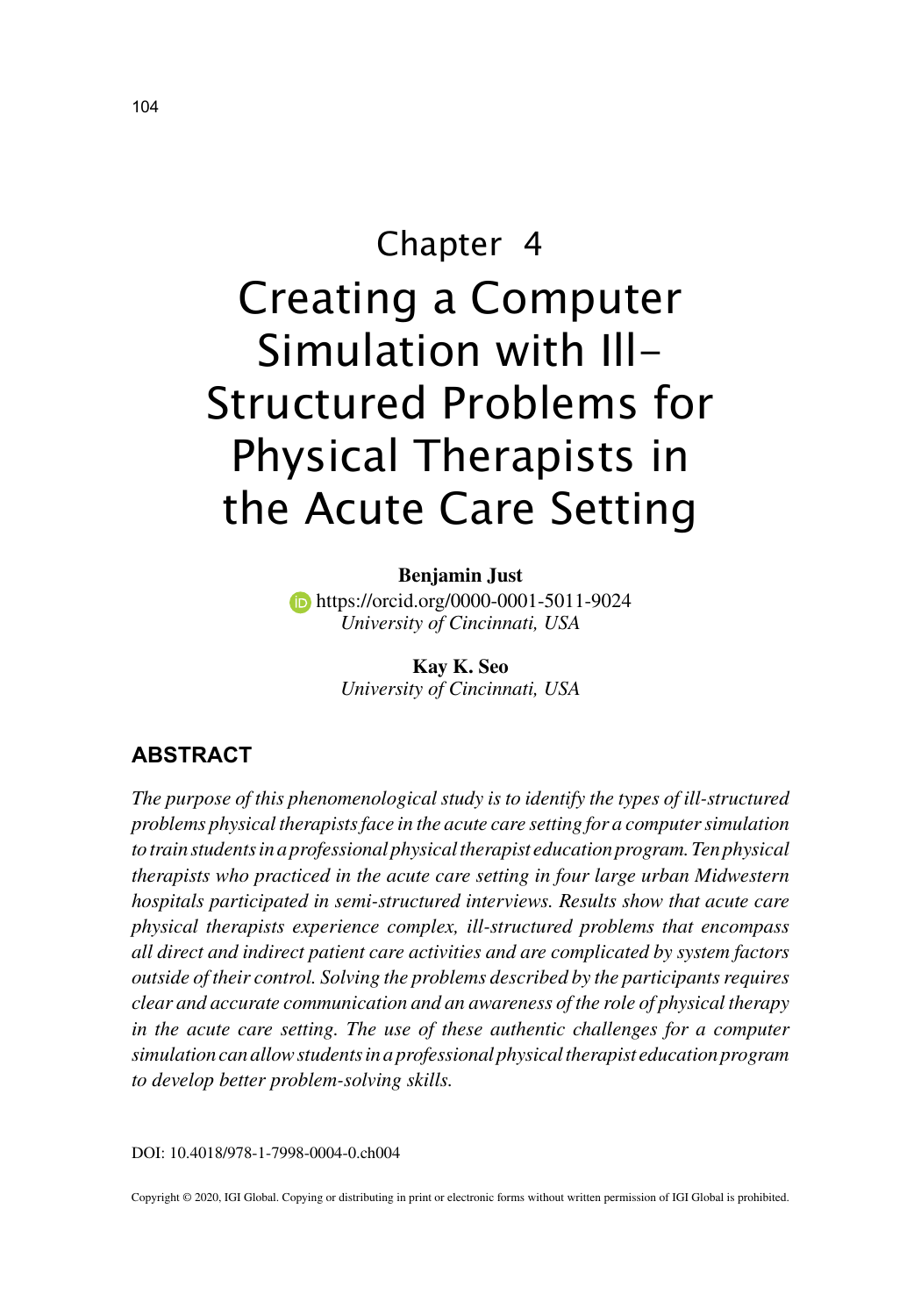## **INTRODUCTION**

As healthcare reform is realized, the responsibilities for entry-level physical therapists (PTs) have expanded (Plack, 2002). In the acute care setting, improvements in the understanding of the benefits of early rehabilitation in the intensive care unit and access to electronic medical records (EMR) have provided PTs the opportunity to have a greater impact, but decreasing lengths of stay and increasing levels of acuity have made providing excellent care more challenging. PTs in the 21st century work as consultants who are tasked with using their unique education and professional perspectives to solve ill-structured problems (ISP) in challenging, fast-paced environments (Dean, 2009).

Educating students in a professional physical therapist education program to be successful in the acute care setting can be challenging. This difficulty is not due to the fundamental nature of physical therapy practice in the acute care setting, but rather because the didactic coursework must help students develop the cognitive processes that are needed to assimilate and synthesize the vast amounts of information from a multitude of sources including physicians on the care team, the EMR, the patient, and his or her family members. This requires a student to organize the information, evaluate its relevance to a particular patient case, and then make appropriate clinical decisions.

These complex skills can be effectively taught in a computer simulation that is highly structured to promote critical thinking or clinical reasoning. This chapter focuses on identifying the types of ISPs physical therapists face in the acute care setting, which can be used for a computer simulation for PT students. The central research question pursued is: What types of ISPs should be included in a computer simulation to train PTs in the acute setting? To shed light on this, the study explores the components of a typical, ill-structured patient scenario as well as the ill-structured challenges an acute care PT encounters.

## **CRITICAL THINKING AND ILL-STRUCTURED PROBLEMS**

The most recent studies in the field of physical therapy education are focused on improving and measuring critical thinking or clinical reasoning skills (Brudvig, Mattson, & Guarino, 2015 & 2016; Fu, 2015; Furze, Black, Hoffman, Barr, Cochran, & Jensen, 2015; Furze, Gale, Black, Cochran, & Jensen, 2015). There is a robust history of researching the means of improving the critical thinking ability of allied health students, but the results have been mixed (Coker, 2010; Hunter, Pitt, Croce, & Roche, 2014; Kantar, 2014; O'Dell, Mai, Thiele, Priest, & Salamon, 2009; Vendrely, 2005).